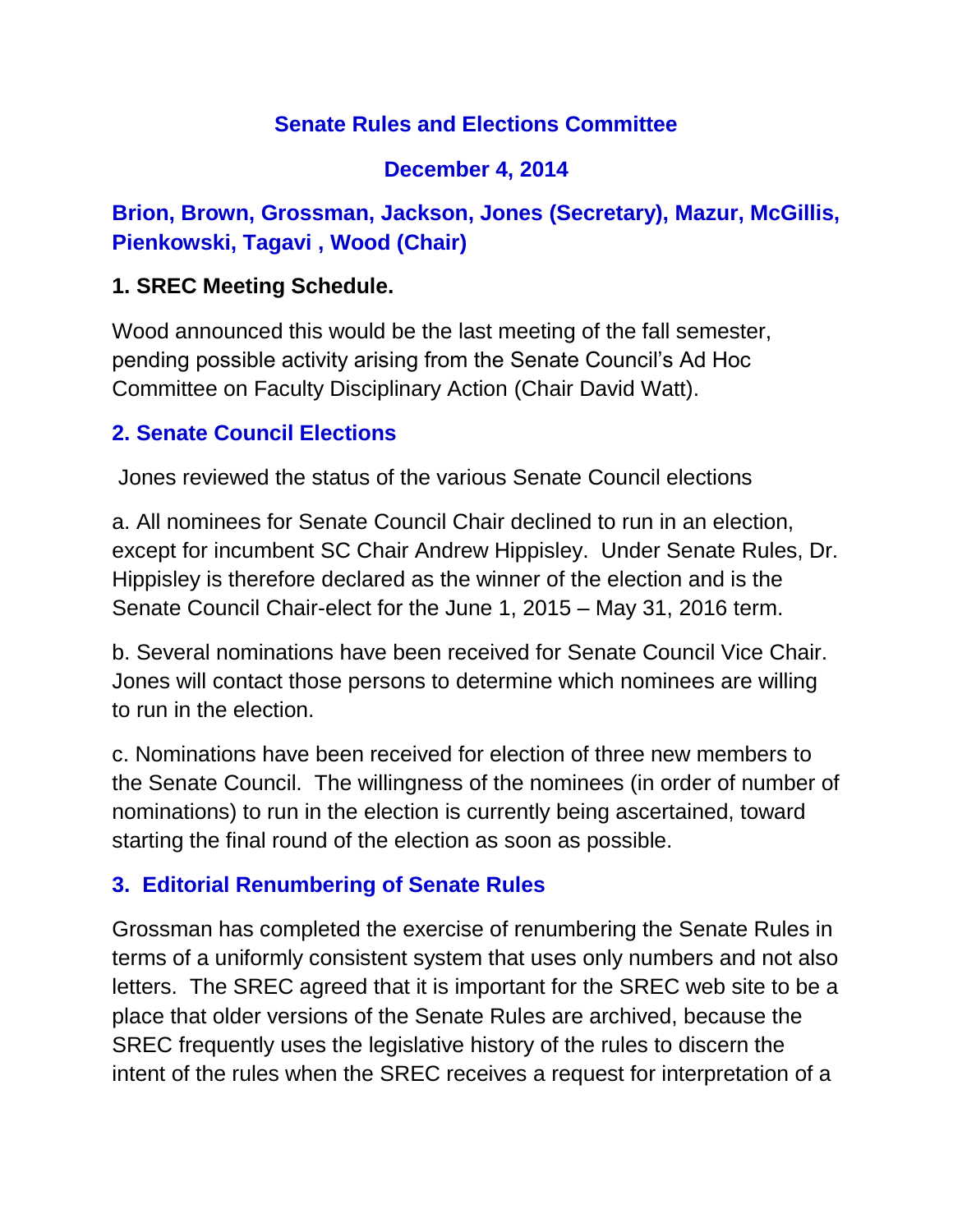rule. Sheila Brothers will be contacted to attain that available earlier versions become posted.

### **4. SGA Recommendations on Senate Rules Relating to UAB**

The SREC each of the 7 items forwarded by the SGA Senate President concerning Senate Rules relating to the UAB. Rule wording for which changes are suggested by the SGA or SREC are shown in **red font**.

**Item 1.** 

# **6.3.0 ACADEMIC OFFENSES AND PROCEDURES**

"Students shall not plagiarize, cheat, or falsify **or** misuse academic records."

The SGA recommended that the second "or" be deleted as redundant.

*The SREC interprets that the second "or" is not grammatically redundant and to remove it would constitute a substantive change in policy.* 

The current wording has the meaning

"Students shall not

- (a) plagiarize,
- (b) cheat, or
- (c) falsify or misuse academic records."

The recommendation of the SGA would cause the text to have the different meaning of

"Students shall not

- (a) plagiarize academic records
- (b) cheat academic records
- (c) falsify academic records or
- (d) misuse academic records

(a) and (b) in the 'new' meaning actually do not make regulatory or grammatical sense.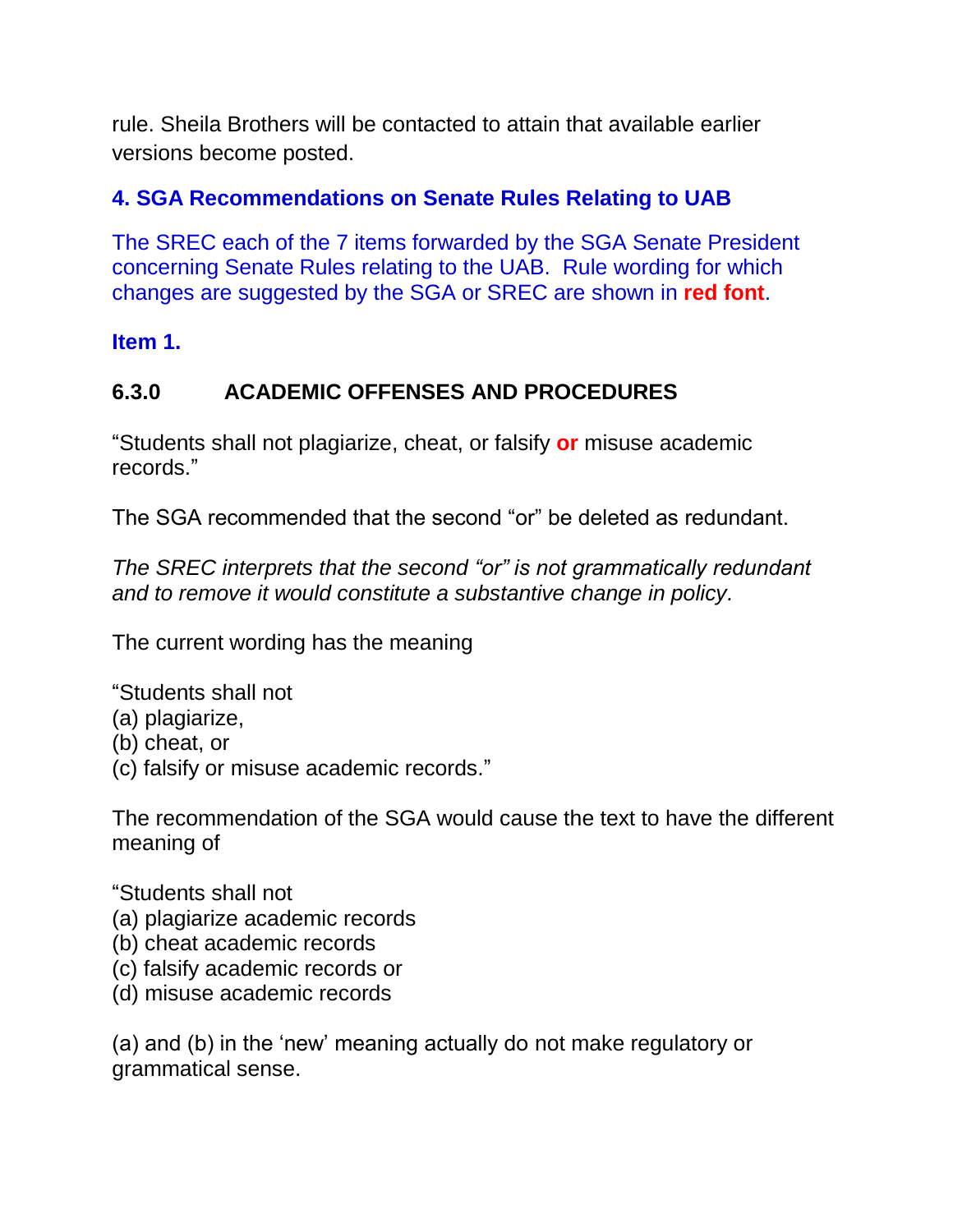#### **Item 2.**

### **6.3.1 Plagiarism**

"…When students submit work purporting to be their own, but which in any way borrows ideas, organization, wording or **anything else** from another source without appropriate acknowledgment of the fact, the students are guilty of plagiarism."

The SGA recommends changing "anything else" to "content."

*The SREC agrees that this alternative wording clarifies the meaning of the sentence without making a substantive change in the sentence.*

#### **Item 3.**

#### **6.3.2 Cheating**

**Cheating is defined by its general usage.** It includes, but is not limited to, the wrongfully giving, taking, or presenting any information or material by a student with the intent of aiding himself/herself or another on any academic work which is considered in any way in the determination of the final grade. The fact that a student could not have benefited from an action is not by itself proof that the action does not constitute cheating. Any question of definition shall be referred to the University Appeals Board.

The SGA recommends that the first sentence of the above paragraph be deleted, as contributing 'ambiguity' to the definition of cheating.

*The SREC interprets that removal of that sentence will make a substantive policy change that is disadvantageous to students.*

The second sentence does not provide any boundaries to what cheating can be interpreted to include. The second sentence only lists examples of what is included in cheating and specifically states that cheating is not limited to those examples. The only boundary to what can be included in cheating is provided by the first sentence, that restricts a faculty member (and UAB) from including meanings that are outside of the "general usage" of that word. The SREC also noted that the Kentucky Revised Statutes require that when courts interpret the meaning of state law, the words used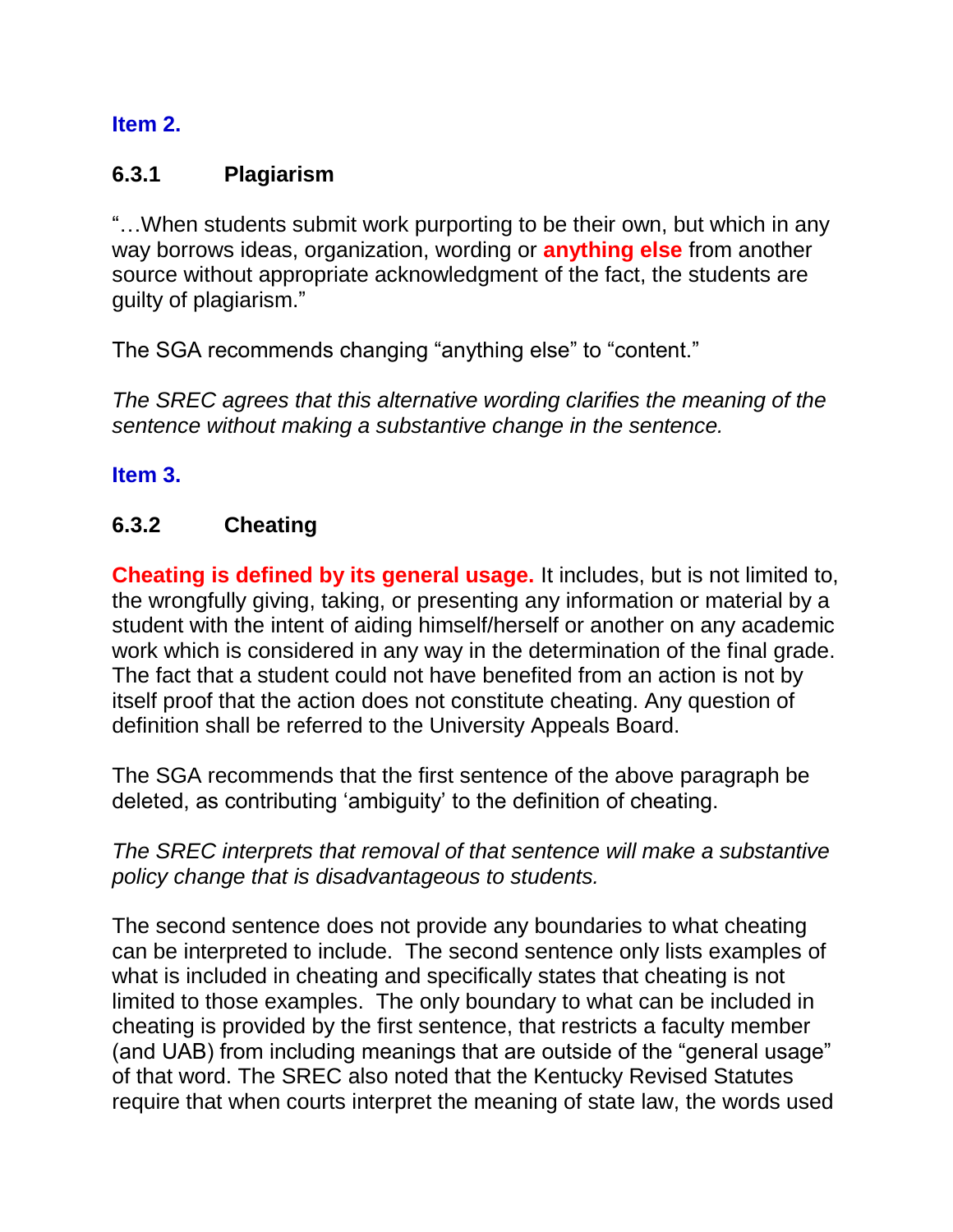in the state law are to be construed in accordance with their common meaning (KRS 446.080(4)).

### **Item 4.**

# **6.4.0 Definitions**

D. "Notice" is given to a student:

1. in person, with a witness or a signed receipt by the student; **or**

2. in writing by regular mail to the student's address as it appears in the Registrar's records. The University is not responsible for a student's failure to maintain a current address in the Registrar's records.

The SGA recommended changing the word "or", as shown above, to "and."

*The SREC interpreted that changing "or" to "and" would be a substantive policy change to the above rule.* 

The above rule describes three different methods of notice to students. The SREC was not able to propose particular wording because it was not clear from the SGA document ("we are asking that two forms of communication are offered instead of just one") which various combinations of two of the three above notice methods would meet the SGA's request. The SREC asks that the SGA please clarify.

# **Item 5.**

# **6.4.0 (SGA proposed changes shown in red.)**

E. "Suspension" means forced withdrawal from the University for a specified period of time **(at the end of which they will be is automatic academic reinstate[d]ment)**, including exclusion from classes, termination of student status, and termination of all related privileges and activities. **Any student so punished would be eligible to apply for reinstatement at the conclusion of their suspension.**

F. "Dismissal" means termination of student status subject to the student's readmission as specified in paragraph 6.4.6(B).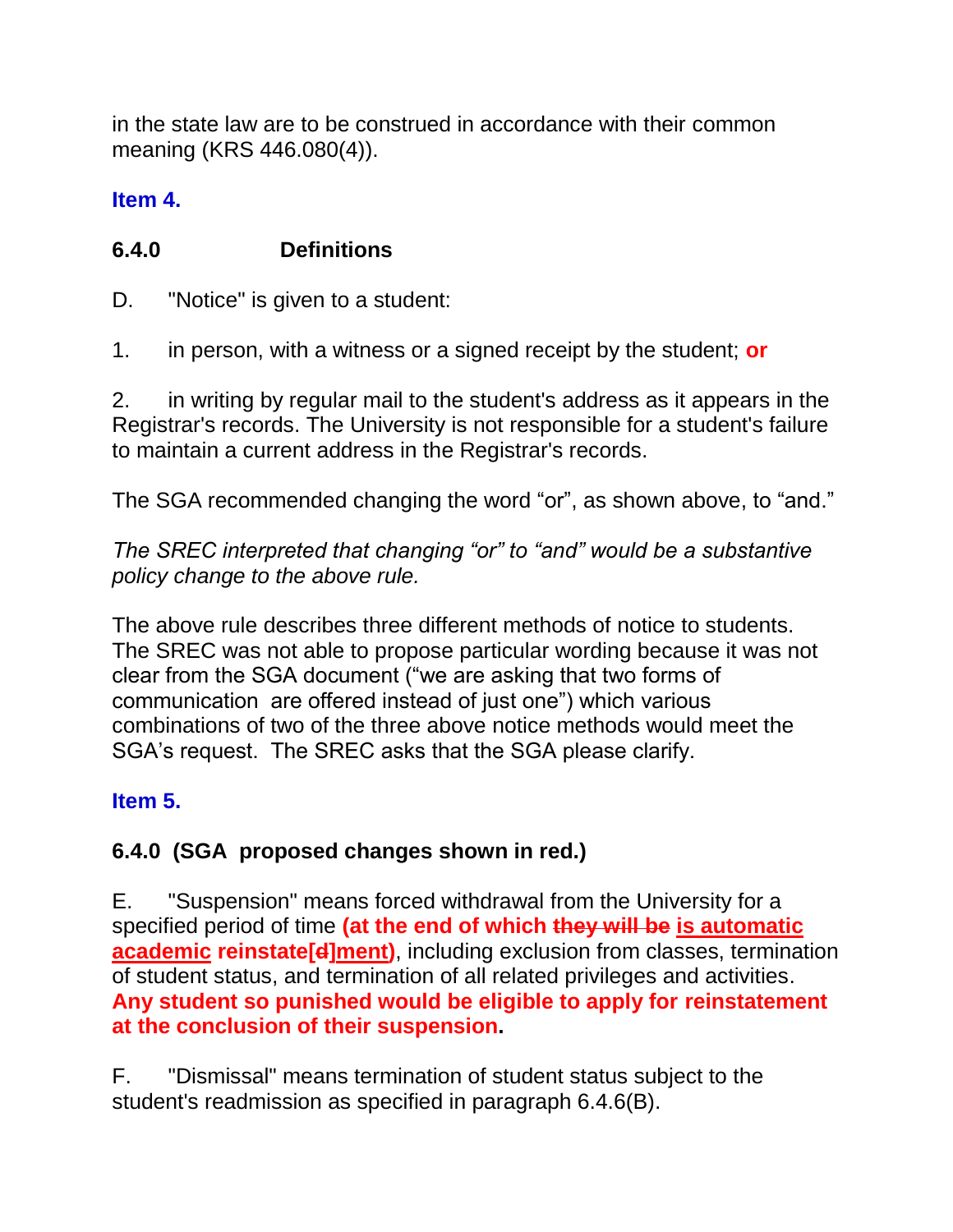G. "Expulsion" means permanent termination of student status. It is to be invoked only in unusual circumstances and when the offense committed is of such serious nature as to raise the question of the student's fitness to remain a member of the academic community.

The SGA requests that the wording shown in red (except for the strike through and underlining) above be added to "E."

*The SREC interprets that the Senate Rules already mean that upon reaching the end of disciplinary suspension, the student is automatically in a status of academic reinstatement.* Managerial implementation of that reinstated status is an administrative exercise between the student and University administration. The SREC suggests making the indicated further edit to the SGA edit of the existing single sentence of section of item "E." These edits to the existing sentence constitute editorial clarification and not substantive change in existing policy.

The SREC interprets that the additional sentence proposed by the SGA is actually disadvantageous to the students, because it appears to create a new policy in which students are not automatically reinstated when the suspension period ends, but instead the student must "apply" for reinstatement and someone must make a substantive judgment on the merits of the reinstatement. The SGA appears to confuse the automatic academic reinstatement with managerial implementation of that reinstated status. The SREC asks the SGA to please clarify the rationale for their comment.

#### **Item 6.**

#### **6.4.1 Jurisdiction**

**A**. If an instructor is not a faculty employee (for example, the instructor is a teaching assistant), then the faculty employee Instructor of Record who is ultimately responsible for signing the grade reports for the course shall normally assume the role of the instructor. However, with the agreement of the faculty employee Instructor of Record, the chair may decide either to allow the actual instructor to retain this role or to ask another employee who is directly involved with the course (for example, a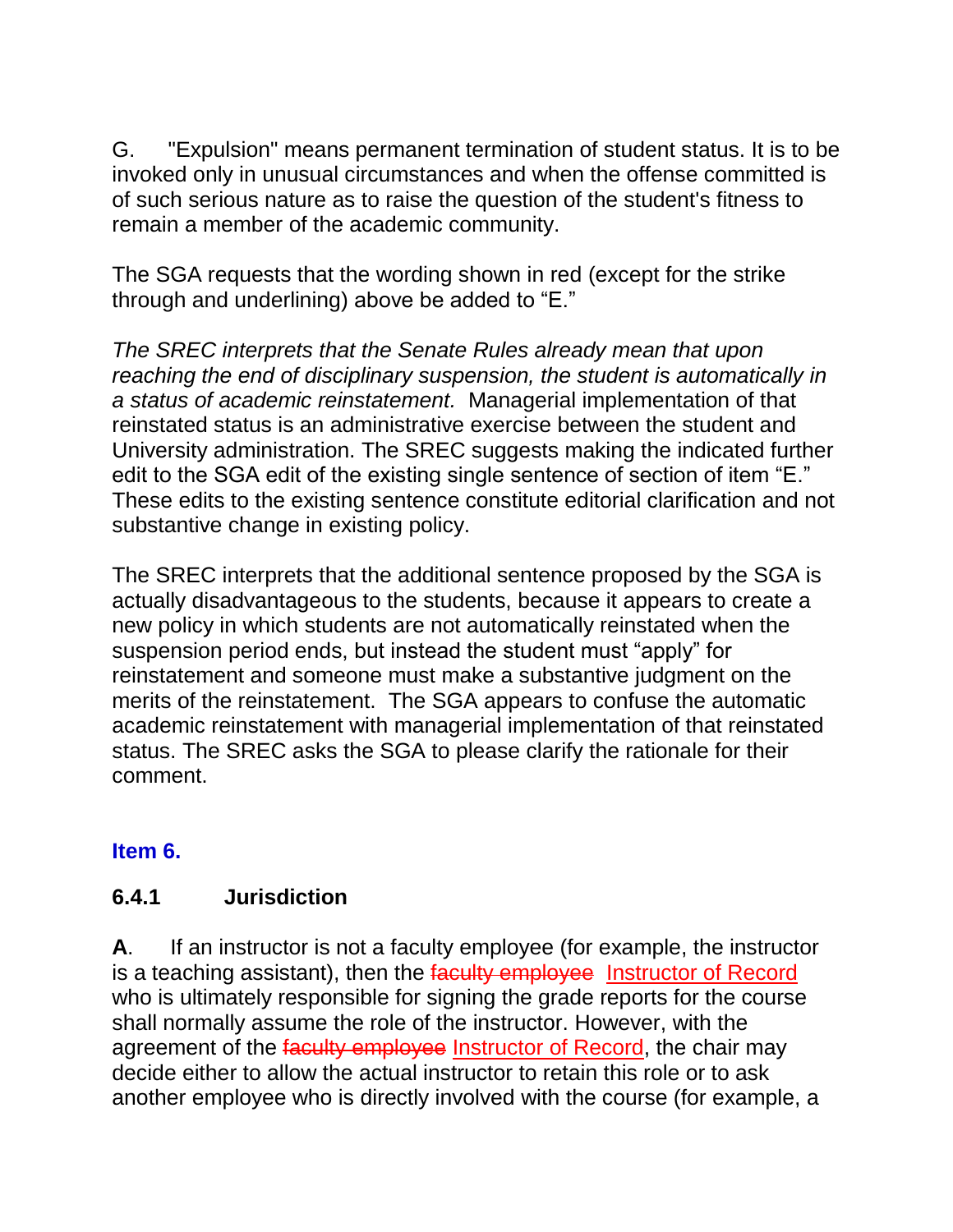course coordinator) to assume this role. In any case, the actual instructor should retain an important consultative role and shall participate in all UAB meetings as far as practical.

The SGA recommends that it be made a procedural requirement that when the course instructor is the source of facts being used to determine an academic offense, that the course instructor must be present at the UAB meeting as a matter of procedure.

*The SREC agrees with the sentiment that generally an accused student should be able to confront their accuser*.

However, the wording proposed by the SGA does not allow for the (hopefully rare) circumstances in which the course instructor is not able to attend the UAB hearing. The SREC proposes the alternative wording above to render the proper sentiment but allow for the (hopefully rare) situations in which the course instructor cannot attend the UAB meeting.

The above edit to the end of the last sentence would be a substantive change in policy.

#### **Item 7.**

#### **6.4.3 Initial Determination**

#### **A. By the Instructor and Chair**

# **1. Allegation; Opportunity of Student to Respond**. The

instructor and chair shall review the evidence of an academic offense, and the instructor shall decide whether the evidence warrants an allegation of an academic offense. If so, the student shall be notified of the allegation and invited to meet with the instructor and chair to discuss the allegation and to state his or her case. Within 10 days after the evidence is received, the instructor and chair must make a reasonable effort to schedule the meeting. The instructor and chair shall set a deadline for the student to respond to the invitation to the meeting, but the deadline shall be no fewer than 7 days after the invitation is issued.